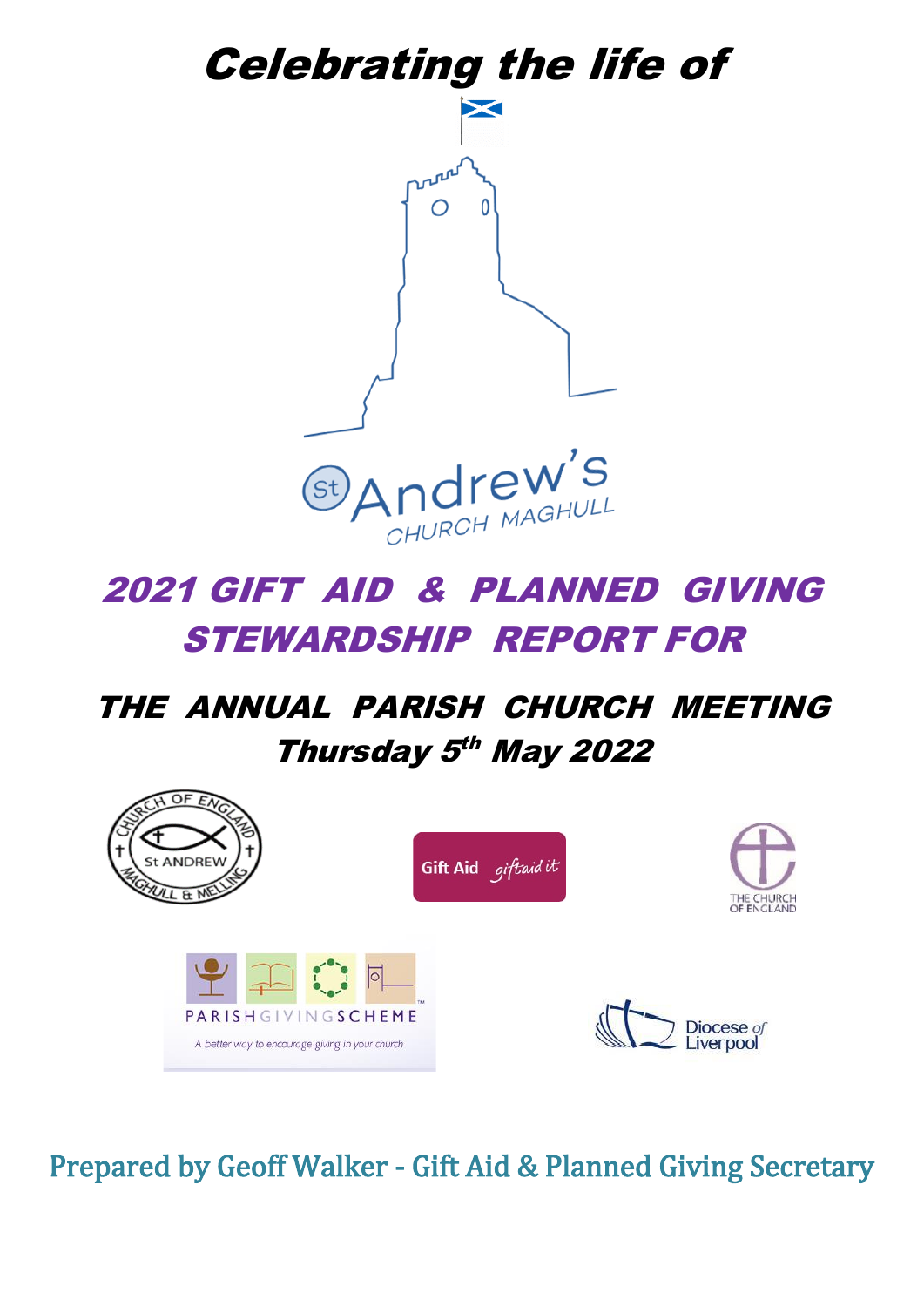| <b>Gift Aid and Planned Giving</b> |                               |                   |                                 |
|------------------------------------|-------------------------------|-------------------|---------------------------------|
| <b>For Year</b>                    | <b>GA Taxable</b><br>Income** | <b>Tax Refund</b> | Rate                            |
| <b>2020</b> Jan to March           | 2,096.00                      | 524.00            | 20%                             |
| + GASDS*                           | 673.15                        | 168.29            |                                 |
| April to Dec                       | 6,173.00                      | 1,543.25          |                                 |
| + GASDS*                           | 162.27                        | 40.57             |                                 |
| + PGS (Jan -Dec)                   | 37,938.92                     | 9,484.73          |                                 |
| 2020 Total GAided                  | 47,043.34                     |                   | 11,760.84(+1.25p HMRC Interest) |
|                                    |                               |                   |                                 |
| 2021 Jan to March                  | 1,537.00                      | 384.25            | 20%                             |
| $+$ GASDS $*$                      | 0.00                          | 0.00              |                                 |
| April to June                      | 2,284.00                      | 571.00            |                                 |
| + GASDS*                           | 272.09                        | 68.02             |                                 |
| July to Dec                        | 3,687.00                      | 921.75            |                                 |
| + GASDS                            | 1,631.44                      | 407.86            |                                 |
| + PGS (Jan-Dec)                    | 40,067.20                     | 10,016.80         |                                 |
| <b>2021 Total GAided</b>           | 49,478.73                     |                   | 12,369.68(+0.93p HMRC Interest) |

*\*\* Please note GA Taxable Income only reflects the Giving/Donations which are Gift Aided.*  **Please refer to the Accounts for the respective** *Year Total* **Giving to the church.** *Whilst Gift Aid reflects the Church Financial Year January to December, GASDS reflects the Tax Year. The totals for the respective years Jan to Dec is such Gift Aided Income from Weekly Envelopes, Standing Orders, One-Off Single Donations, PGS, and Qualifying Loose Cash-on-the-Plate (GASDS). Covid has had a downward marked effect on Planned Giving by Weekly Envelopes, and Loose Cash. However, Planned Giving by Bank Standing Order and the Parish Giving Scheme (Direct Debit) has maintained the status quo as in previous years. Overall, both 2020 and 2021 has seen a loss of income to the church from all sources, and is already continuing into 2022.* 

**My thanks** extend to the members of the Finance Committee, especially our Treasurer who has done a stalwart job during two very difficult years. To the Envelope Giving Recorder, the Weekly Envelope Register Administrator. To the PCC and to everyone for supporting the church in so many different ways; financially and non-financially.

- **1** At the current basic 20% rate of income tax the Church can reclaim 25p on every taxable £1 you give to the church. **The tax refund is only in respect of that taxable income to the church which is Gift Aided.**
- **2 \*GASDS** *Gift Aid Small Donations Scheme* enables a charity to reclaim tax on loose cash giving received up to a maximum of £8000 in a tax year, for which the charity can proportionally reclaim tax up to £2000 maximum. To qualify, a single donation/giving to the church, must be *cash only,* not exceeding £30 and not already covered by Gift Aid.
- **3** *GIVE A LITTLE* is an online digital giving platform that makes it possible for charities to receive donations online via the internet.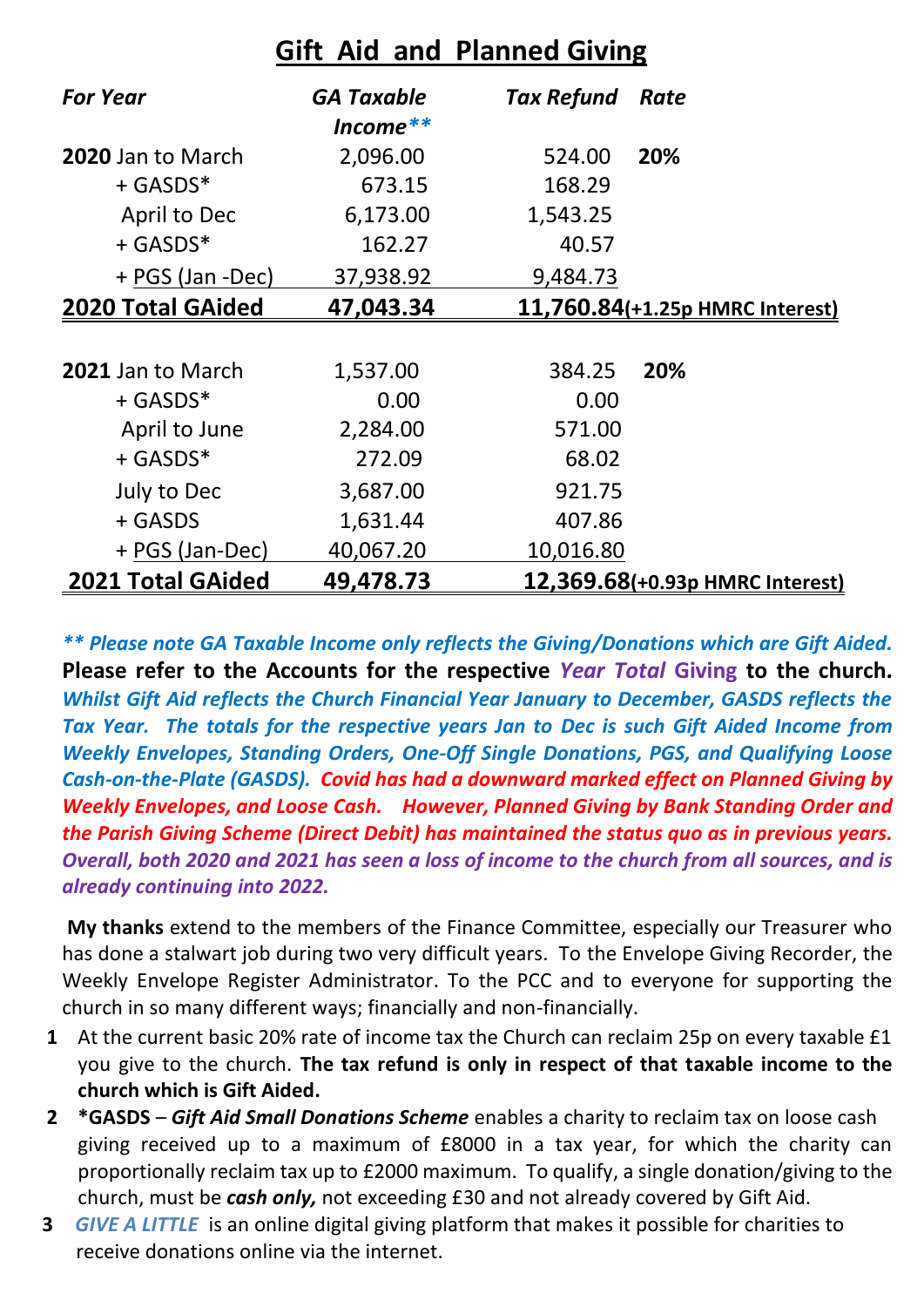- (a) *DONR* provides for **Donating** by **TEXT to 70085 STANDMAG £** where £ can be from 1 to 20
- (b) **Both** are two new options available from July 2020 for the church to receive extra income, but response has been very disappointing, as has been another option to raise funds by Shopping on line at **easyfundraising.org.uk. Many online retailers will donate a small percentage of your purchase price to a registered Charity. St Andrew's Church is registered and you can sign up and nominate the church.**
- (c) **Further details on all these options are on the church website and via** *A Church Near You*  **Please pass the details on to your family, friends, and neighbours.**
- **4** In 2016 we introduced a **Legacy Policy** and further details are also available from the church, and its website
- **5** With an ever-decreasing number of Weekly Envelopes and Bank Standing Orders in use, the majority of Planned Giving since 2015 is via the very successful and popular **Parish Giving Scheme. Envelope boxes cost the church, and we do ask if you do have weekly envelopes, if it is possible to please inform us if you no longer want them. Non-use of your weekly envelopes, if we are not informed, will by default not be reissued the following year. The PCC will have to seriously decide whether to continue to offer Weekly Envelopes in 2023 because of the administration involved.**

 **More importantly, fewer banks now offer a personal banking service in the branch, and these banks will not accept coins anymore, including the church's bank,** *SO PLEASE,* **HELP YOUR CHURCH and the volunteers who have to administer this business side of the church, regularly giving freely of their time in both travelling & expense each week -** *THANK YOU.*

- **6** If you do not wish to give to the church by Direct Debit through the **PGS** the church still offers, at the present time, *Giving by* **Standing Order** *(please contact me for details)*
- **7** Covid has reduced loose cash/cheques immensely and '*passing the plate for the collection'* has been suspended since Lockdown 2020. A Collection Plate has been available at the back of church. However, it has been decided to revert to the Collection Plate being passed round with effect from Easter 2022.
- **8 Gift Aid and Non-Gift Aid Donation Envelopes for one off single donations are available at the back of church**
- **9** Those who join the **PGS** and have an existing valid St Andrew's Church Gift Aid Declaration can still retain it, as the Declaration remains valid for any one-off single donation direct to the church not included in your direct debit giving, and which you might want to gift aid, but you are asked to please make clear to St Andrew's Church that any such single donation is to be gift aided. However, if you prefer, you can instruct the church to cancel your current Gift Aid Declaration. You can at any time use a Gift Aid (or non-Gift Aid) Single Donation Envelope.
- **10** If you have signed up to the **PGS** you now need to deal directly with the **PGS** on all matters appertaining to your Direct Debit and associated Gift Aid with PGS if applicable. However, if you are in any doubt and wish to discuss any change in your circumstances which might affect your preferred way of giving to St Andrew's, then please contact me and/or the PGS sooner rather than later.
- **11 PGS can be set up online by new subscribers, and likewise for the editing of any Instructions for those already signed up to the PGS. Phone, Email, and Postal options are also all available**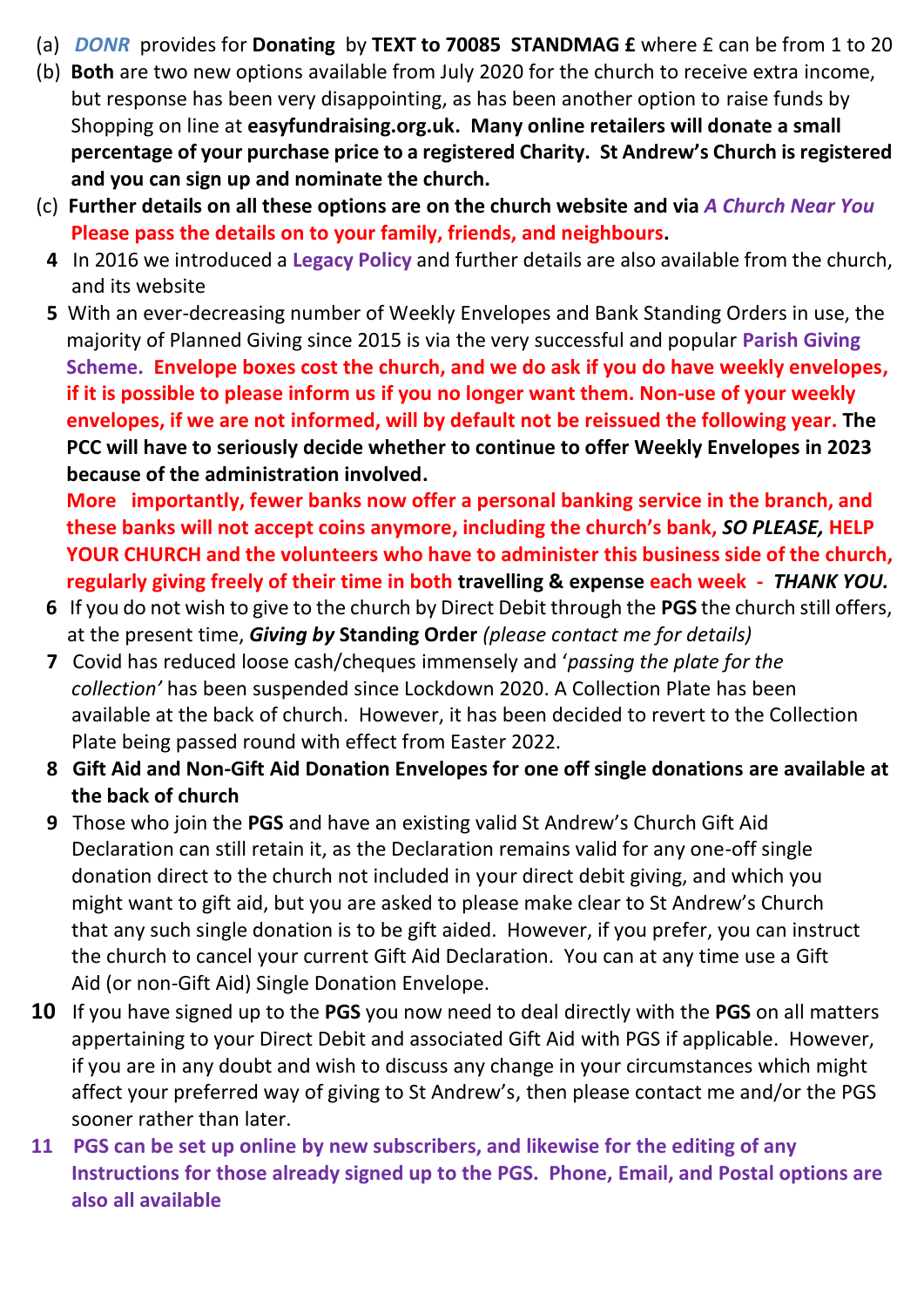#### *The world has changed; internet banking, plastic cards, contactless card readers, and Covid, have changed how we give regularly to our church. Not least because of shifting patterns of church attendance, but in the main the church has lost a source of regular weekly income. This is why it is imperative to switch from Weekly Envelopes/Loose Cash to a safer and more efficient way of Giving for both yourself and the church.*

**One way of reducing some of this burden is to please consider your method of giving to the church, if you haven't already, by direct debit through the Parish Giving Scheme, which is the preferred choice by the Church, the Diocese, and those giving to their church, as it is by the majority of those giving to our church, and if you have not yet signed up to the scheme then please do seriously consider this option, whether you Gift Aid or not.** 

#### **PGS is free, simple and best for giver and church alike**

#### **PGS in the Diocese of Liverpool**

#### *Some up-to-date Liverpool Parish Giving Scheme (PGS) statistics provided jointly by the Liverpool Diocese and the PGS in April 2022:*

**Everyone who signed up has helped the Parish Giving Scheme to continue to go from strength to strength in our diocese: 86% of our parishes are now signed up, still more than in any other diocese and with over 3,500 PGS givers gifting over £3.2million last year – and growing, this is fantastic. During the last two years in our diocese, we have seen the highest number of churches registering with PGS and the highest number of their givers using PGS, helping churches to have a planned and reliable regular income to fund their ministry and mission.** 

**Everyone can set up their giving to PGS in one of three ways, phone call 0333 002 1271, by a Gift form from your church, or the most popular way online a[t www.parishgiving.org.uk/home](http://www.parishgiving.org.uk/home) - Once your giving is set up you can rest assured knowing that you are in complete control of what you give. More details can be found a[t https://www.parishgiving.org.uk/donors/managing-your-donation/](https://www.parishgiving.org.uk/donors/managing-your-donation/)**

**As you can see from the past 2 years, in fact from 2015 when we started the Scheme, PGS accounts for the largest share of the giving and provides for an optional automatic annual increase in giving according to the rate of inflation, if you so choose. The following are the benefits to both you and your church, as PGS:**

- **(i)** allows all who currently give by standing order, envelopes or loose on the offering plate to plan and manage their giving through Direct Debit.
- **(ii)** stabilises regular planned giving and guarantees regular monthly income to the church, whilst also providing monthly tax returns from Gift Aided giving where applicable. Both paid direct into the church bank account.
- **(iii)** offers participating church members to give anonymously if so desired
- **(iv)** offers protection against inflation, whereby church members are able to choose to increase their gift annually by rate of inflation
- **(v)** saves costs and reduces risk
- **(vi)** offers protection through the Direct Debit Guarantee Scheme
- **(vii)** importantly enables the handful of church finance administrators to reduce their weekly workload

#### *Other benefits for YOU and YOUR church:*

- Figures show that an increase in the number of givers using PGS does increase the church's income. For example, giving per person often increases when they Register with the PGS, and the optional annual inflation all helps with this increase in income.
- No missed envelopes Giving via PGS will let envelope givers give what they plan to give rather than what they remember to give.
- Giving via PGS allows the chance to free up hours of church administrators time.
- Giving via PGS ensures you are in complete control of what you give and only the amount that you agree to give, will be given from your account.
- Giving via PGS incurs no cost at all to the church.
- Giving via PGS is free for every giver.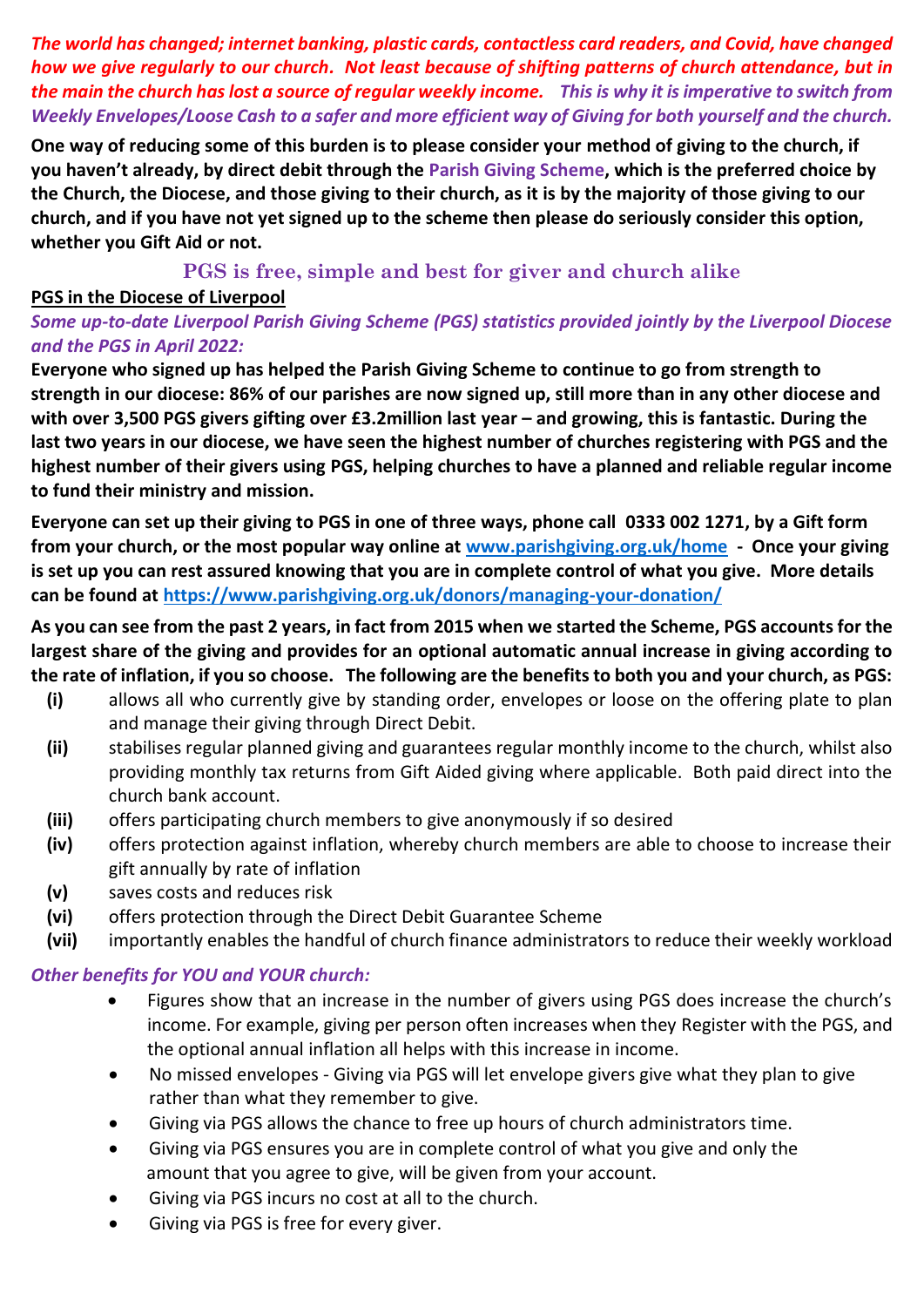## *"The good news is everyone benefits by using the PGS It is a proven free resource to help church members plan their giving and, where appropriate do so tax efficiently"*

### **Other benefits:**

### **1. One off donations and applicable Gift Aid claim**

PGS are looking forward and focussing on ways that will enable increased generosity through your church and they are developing a new feature for the PGS website, enabling one-off giving via a debit/credit card and, it is hoped that this will be available on your church's PGS page later this year. I will keep you informed of the developments.

### **2. PGS inflationary increase**

The Parish Giving Scheme is the only giving platform that enables givers to annually increase their giving in line with inflation. Whilst the option to choose the inflationary increase is not new we are aware that this year, RPI is seeing a significant amount of media attention as the postpandemic economy impacts our everyday lives.

Please be assured that the RPI inflation remains optional and all givers have the ability to easily change the amount they give by emailing [info@parishgiving.org.uk,](mailto:info@parishgiving.org.uk?subject=PGS%20-%20Enquiry) phone 0333 0021260 or through the secure website [www.parishgiving.org.uk/home](http://www.parishgiving.org.uk/home), they can change their gift up or down or even as many have increase their giving beyond the RPI increase.

### **3. New videos**

Two helpful videos 'How does it work' and 'Giving by Direct Debit' both found on this page <https://www.parishgiving.org.uk/donors/how-it-works/> help to explain PGS to new and existing givers, making it easier for you to then ask them personally to give via PGS. Please add these videos, the QR code and link to your PGS page to your website giving page and your church service information. If you would like to know the church QR code to take you direct to your Church's PGS, just let me know.

### **4. PGS and Pastoral Reorganisation**

With the beginning of the [Fit for Mission](https://www.liverpool.anglican.org/making-it-easier-parishes/fitformission/) journey, every deanery will be asked to consider how to create their own future, which may well include Pastoral Reorganisation.

We have seen that in all churches that have been through pastoral reorganisation of any kind that, unlike Standing Orders or Weekly Envelope giving, the gifts and applicable Gift Aid of PGS givers to their church continues **uninterrupted** throughout this process; no gifts are missed and no gift aid is unclaimed.

### **Your** gifts enable **your** church to continue **its** mission and ministry.

### **Contact information for the PGS Team:**



### **To Sign up to PGS:**

- •Go online at [www.parishgiving.org.uk/](https://501xw.r.a.d.sendibm1.com/mk/cl/f/ERsP78tPKsYvEJ1IqFNWMDDpupwiImaOQ4HUI5Scy0v4R0fbwkNr5sfa6bbNmvHYayqgWi2UZsTnFQIoOFbAZz5N06K50cFhW8iuMRsqQP3BoJ2kCHmRoP6RvtUUsIKlORmMttMFkMZwYubEoVdkvKFLyY0iD_FYv309Wy6nNPxJ_Hs)home
- •Call the helpline number **0333 002 1260 / 1271**
- •Address is 76 Kingsholm Road, Gloucester, GL1 3BD
- Email the PGS Administration team at: [info@parishgiving.org.uk](mailto:info@parishgiving.org.uk)
- **And you can manage your Parish Giving by – Online, Email, Letter, Phone**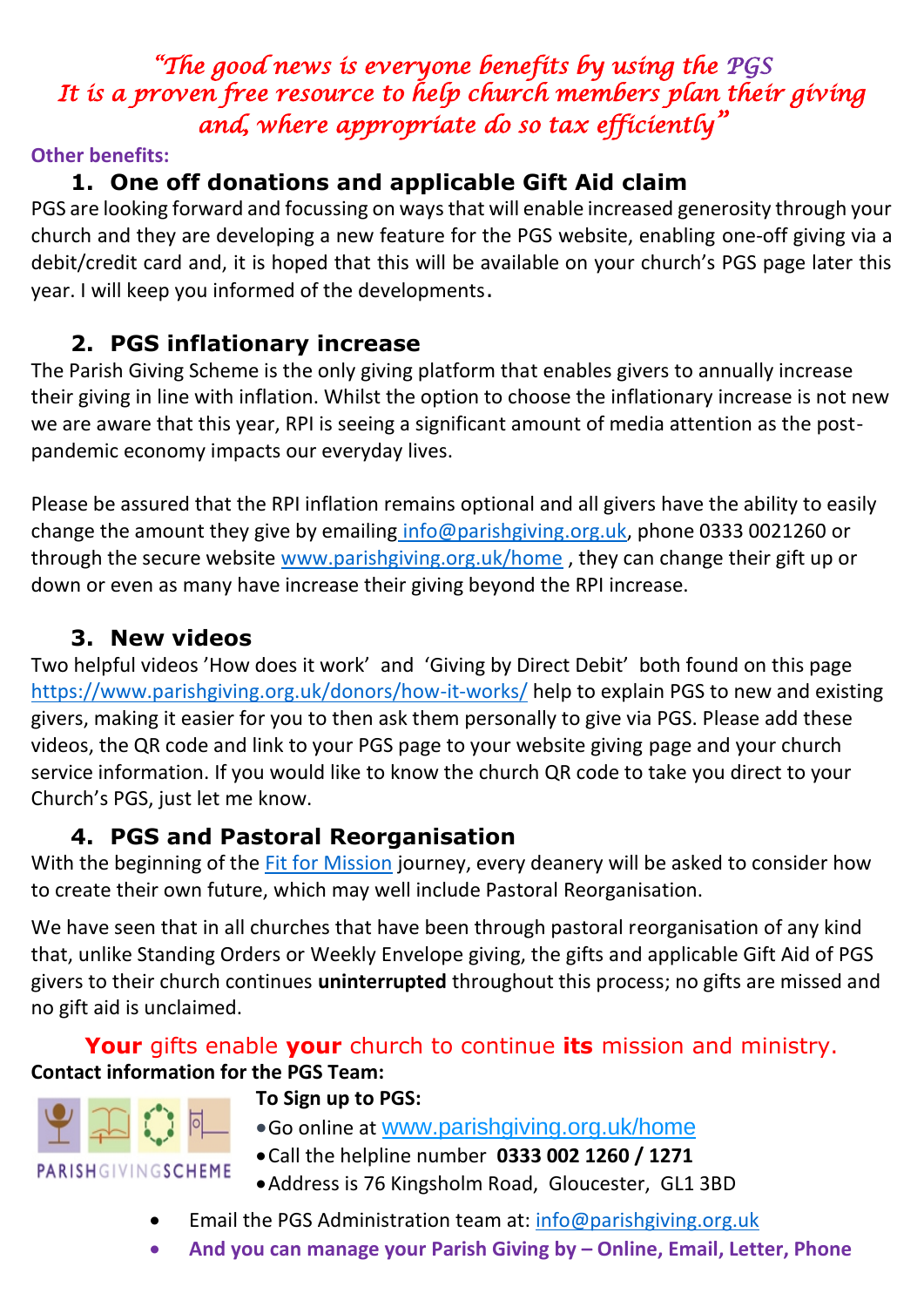- **11 Although the church does not write personally to everyone to thank them for their financial giving in the past year, the PCC and Finance Committee are extremely grateful. However, the Annual Parish Church Meeting does provide the opportunity for the church to reflect everyone's appreciation and generosity, be it financial or non financial.**
- **12** Continue to pray about your giving to the Church, and if you pay income

and/or capital gains tax, please **do consider to** gift and it **if you don't already** 

**13** *As always if I can help in anyway, please just ask. I am available any time if you wish to talk to me on any related matters which might be concerning you.*

*Thank you on behalf of St Andrew's Church Maghull for all that you give to your church in so many ways - It is really appreciated by everyone*

## *THE FUTURE IS ALREADY HERE !!*

As if we don't all have enough to cope with in the digital age, CHURCHES in the UK have  *been given the* **green light** *to use* **digital and contactless card payments** *for their collections, signalling an end to the rush to get loose change out of pockets/purses* 

**Text Giving + Giving Online + Standing Order's + Bank Transfers + PGS**







## **VERSUS CASH**







**We had hoped to have trialled Contactless Giving - We can't afford not to and will have to soon**